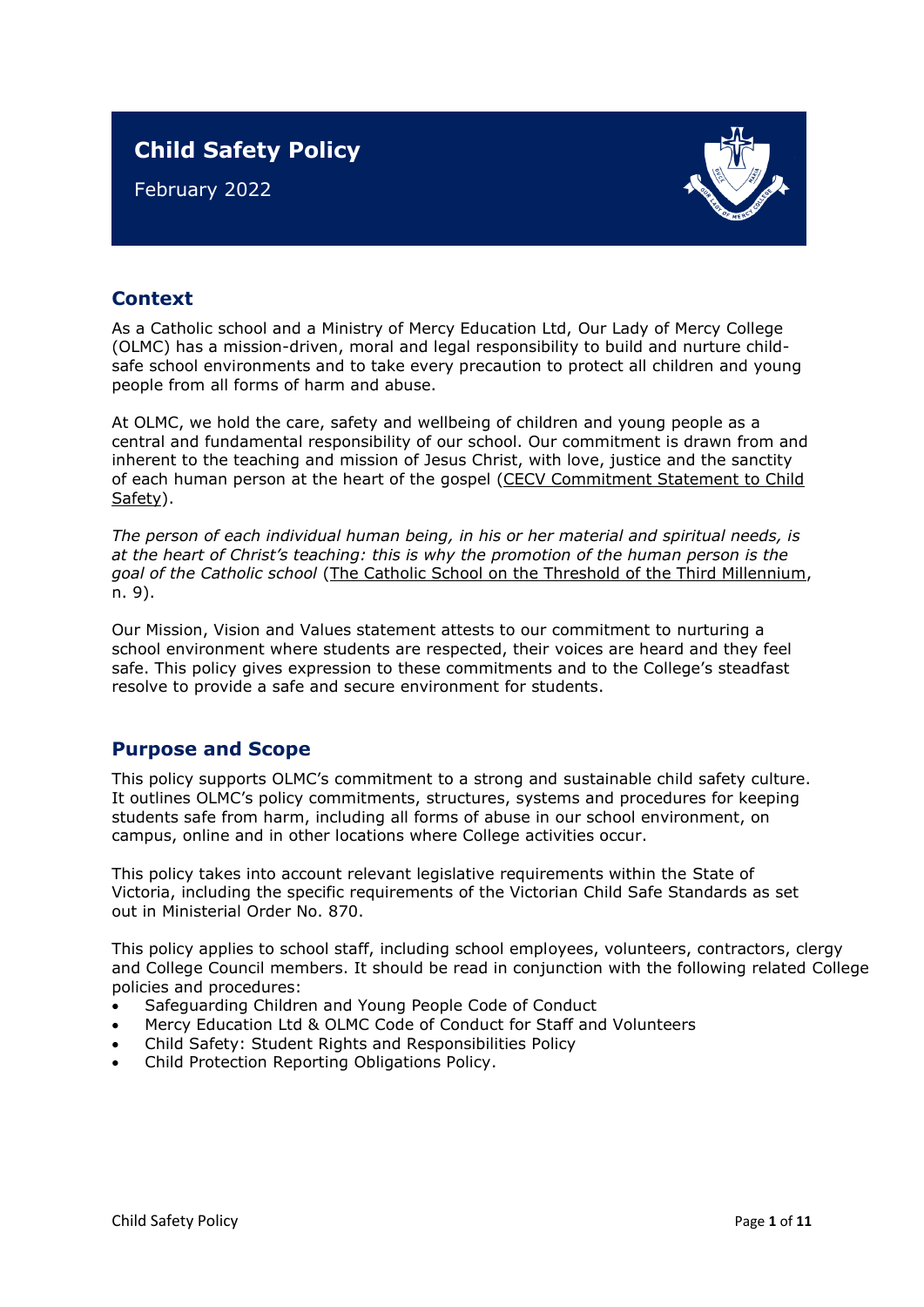## **Principles**

*Catholic schools have a moral, legal and mission-driven responsibility to create nurturing school environments where children and young people are respected, their voices are heard, and they are safe and feel safe* [\(CECV Commitment Statement to Child Safety\)](https://www.cecv.catholic.edu.au/getmedia/b5d43278-51b9-4704-b45a-f14e50546a70/Commitment-Statement-A4.aspx).

- All children and young people, regardless of their gender, race, religious beliefs, disability, sexual orientation or social background, have the right to personal safety, including safety in relationships and protection from all forms of abuse and neglect.
- OLMC is committed to nurturing a culturally safe and inclusive community which celebrates diversity and difference and which protects the right of each student to feel safe and be safe at school.
- OLMC is committed to working in partnership with families and community agencies to reduce or remove risks to the personal safety and wellbeing of students.
- All students have the right to a thorough and systematic education in all aspects of personal safety, in partnership with their parents.
- All adults in our College, including teaching and non-teaching staff, clergy, volunteers, contractors and College Council members, have a responsibility to care for students, to positively promote their wellbeing and to protect them from any kind of harm or abuse.
- OLMC's policies, guidelines and codes of conduct for the care, wellbeing and protection of students are based on honest, respectful and trusting relationships between adults and young people. They also demonstrate compliance with legislative requirements and cooperation with the Church, governments, the Police and human services agencies.
- All persons involved in situations where harm is suspected or disclosed must be treated with sensitivity, dignity and respect.
- Staff, clergy, volunteers, contractors, College Council members, parents and students should feel free to raise concerns about student safety, knowing these will be taken seriously by the College Leadership Team, or a member thereof.
- Appropriate confidentiality will be maintained, with information being provided to those who have a right or a need to be informed, either for pastoral reasons or legal requirements (including under legislated information sharing schemes such as the Child Information Sharing Scheme (CISS), the Family Violence Information Sharing Scheme (FVISS).

## **Definitions**

**Child** – a child or a young person who is under the age of 18.

**Young person** – a person who is 12-18 years of age

**Child abuse** – includes any act committed against a child involving a sexual offence

- grooming
- physical violence
- serious emotional or psychological harm
- serious neglect.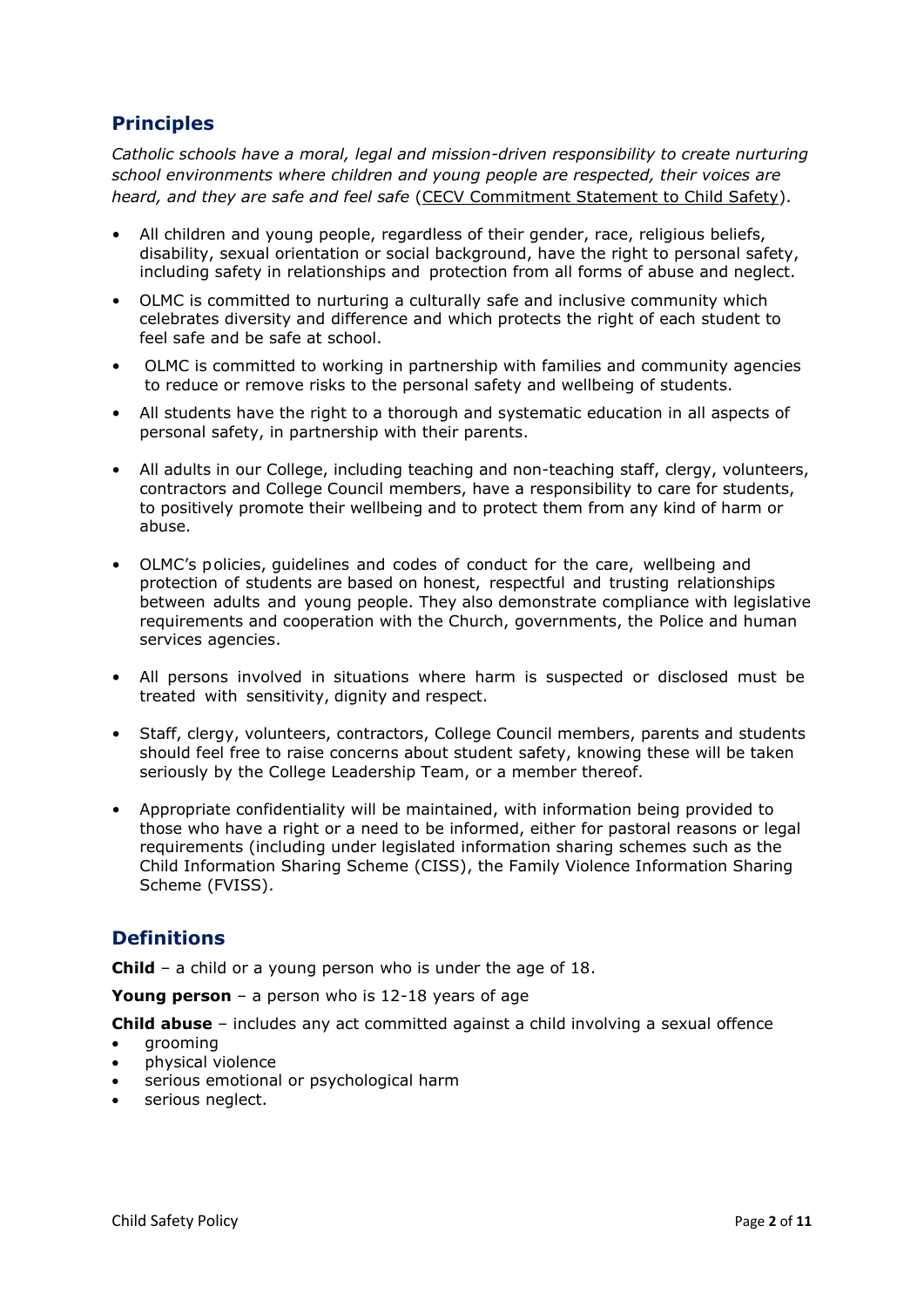**Child safety** – encompasses matters related to protecting all children from child abuse, managing the risk of child abuse, providing support to a child at risk of child abuse, and responding to incidents or allegations of child abuse [\(Ministerial Order No. 870\)](http://www.gazette.vic.gov.au/gazette/Gazettes2016/GG2016S002.pdf).

**Child neglect** – includes a failure to provide the child with an adequate standard of nutrition, medical care, clothing, shelter or supervision to the extent that the health and physical development of the child is significantly impaired or placed at serious risk [\(PROTECT: Identifying and responding to all forms of abuse in Victorian schools\).](http://www.cecv.catholic.edu.au/getmedia/ebe135a4-d1b3-48a0-81fe-50d4fc451bcd/Identifying-and-Responding-to-All-Forms-of-Abuse.aspx#page%3D27)

**Child physical abuse** – generally consists of any non-accidental infliction of physical violence on a child by any person [\(PROTECT: Identifying and responding to all forms of](https://www.cecv.catholic.edu.au/getmedia/ebe135a4-d1b3-48a0-81fe-50d4fc451bcd/Identifying-and-Responding-to-All-Forms-of-Abuse.aspx#page%3D15)  [abuse in Victorian schools\).](https://www.cecv.catholic.edu.au/getmedia/ebe135a4-d1b3-48a0-81fe-50d4fc451bcd/Identifying-and-Responding-to-All-Forms-of-Abuse.aspx#page%3D15)

**Child sexual abuse** – when a person uses power or authority over a child to involve them in sexual activity. It can include a wide range of sexual activity and does not always involve physical contact or force (PROTECT: Identifying and responding to all [forms of abuse in Victorian schools\).](https://www.cecv.catholic.edu.au/getmedia/ebe135a4-d1b3-48a0-81fe-50d4fc451bcd/Identifying-and-Responding-to-All-Forms-of-Abuse.aspx#page%3D17)

**Emotional child abuse** – occurs when a child is repeatedly rejected, isolated or frightened by threats, or by witnessing family violence (PROTECT: Identifying and responding to all [forms of abuse in Victorian schools\).](https://www.cecv.catholic.edu.au/getmedia/ebe135a4-d1b3-48a0-81fe-50d4fc451bcd/Identifying-and-Responding-to-All-Forms-of-Abuse.aspx#page%3D26)

**Family violence –** defined under the *Family Violence Protection Act 2008* (Vic.) to include behaviour that causes a child to hear, witness or be exposed to the effects of family violence such as abusive, threatening, controlling or coercive behaviour. While family violence does not form part of the official definition of 'child abuse' in the *Child Wellbeing and Safety Act 2005* (Vic.), the impact of family violence on a child can be a form of child abuse, for example, where it causes serious emotional or psychological harm to a child. A child can also be a direct victim of family violence.

**Student sexual offending –** refers to sexual behaviour that is led by a student 10 years and over which may amount to a sexual offence.

**Grooming** – when a person engages in predatory conduct to prepare a child for sexual activity at a later date. It can include communication and/or attempting to befriend or establish a relationship or other emotional connection with the child or their parent/carer [\(PROTECT: Identifying and responding to all forms of abuse in Victorian schools\).](https://www.cecv.catholic.edu.au/getmedia/ebe135a4-d1b3-48a0-81fe-50d4fc451bcd/Identifying-and-Responding-to-All-Forms-of-Abuse.aspx#page%3D20)

**Mandatory reporting –** the legal requirement under the *Children, Youth and Families Act 2005* (Vic.) to protect children from harm relating to physical and sexual abuse. The Principal, registered teachers and early childhood teachers, school counsellors, religious clergy, medical practitioners and nurses at a school are mandatory reporters under this Act [\(PROTECT: Identifying and responding to all forms of abuse in Victorian schools\).](http://www.cecv.catholic.edu.au/getmedia/ebe135a4-d1b3-48a0-81fe-50d4fc451bcd/Identifying-and-Responding-to-All-Forms-of-Abuse.aspx#page%3D8)

**Reasonable belief (mandatory reporting) –** when school staff are concerned about the safety and wellbeing of a child or young person, they must assess that concern to determine if a report should be made to the relevant agency. This process of considering all relevant information and observations is known as forming a reasonable belief. A 'reasonable belief' or a 'belief on reasonable grounds' is not the same as having proof, but is more than mere rumour or speculation. A reasonable belief is formed if a reasonable person in the same position would have formed the belief on the same grounds [\(PROTECT: Identifying and responding to all forms of abuse in Victorian](http://www.cecv.catholic.edu.au/getmedia/ebe135a4-d1b3-48a0-81fe-50d4fc451bcd/Identifying-and-Responding-to-All-Forms-of-Abuse.aspx#page%3D35)  [schools\).](http://www.cecv.catholic.edu.au/getmedia/ebe135a4-d1b3-48a0-81fe-50d4fc451bcd/Identifying-and-Responding-to-All-Forms-of-Abuse.aspx#page%3D35)

**Reasonable belief (reportable conduct scheme) –** when a person has a reasonable belief that a employee/volunteer has committed misconduct that may involve reportable conduct. A reasonable belief is more than suspicion and there must be some objective basis for the belief. It does not necessitate proof or require certainty.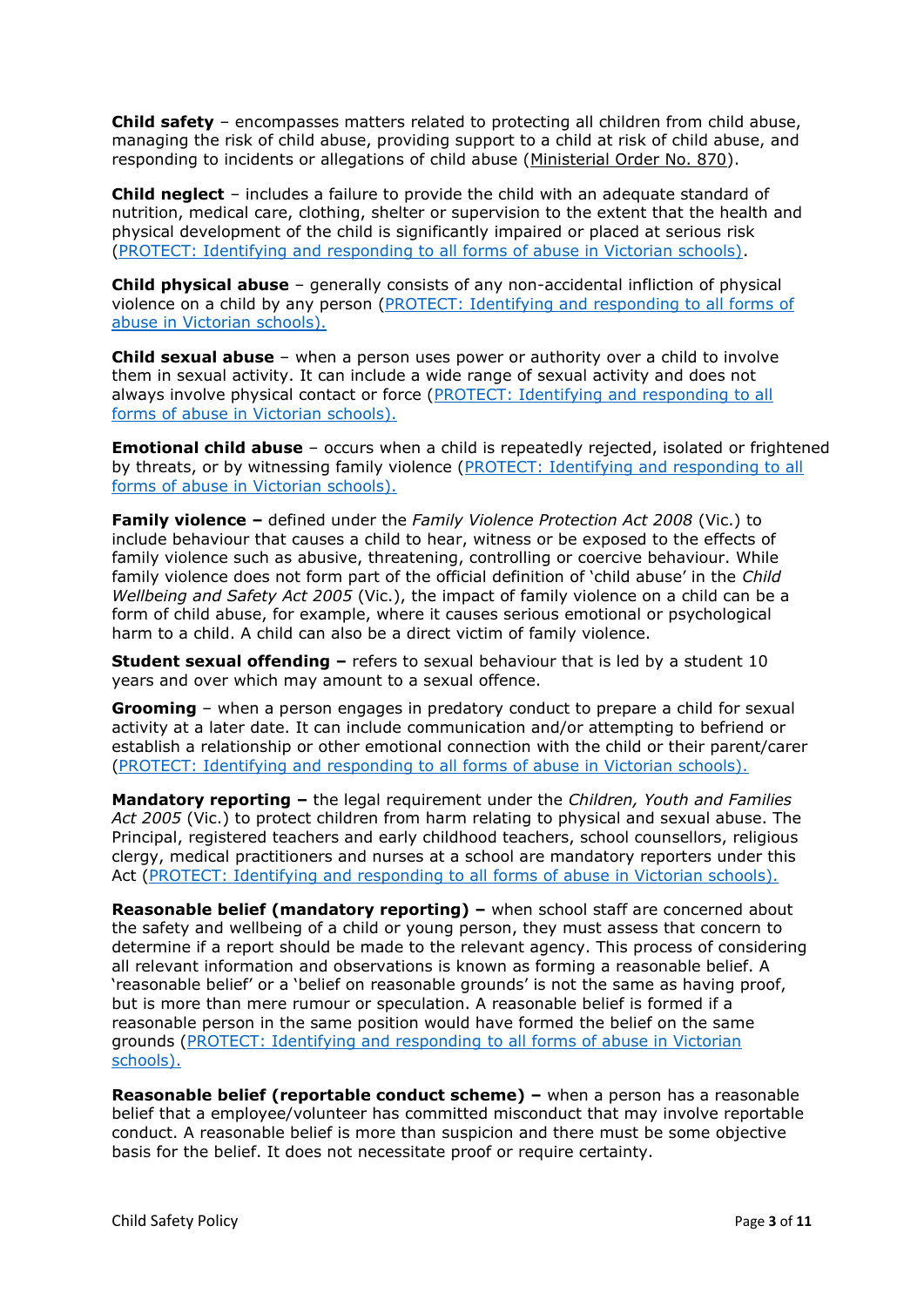NOTE: the difference between the reasonable belief definitions under mandatory reporting and the reportable conduct scheme is the category of persons who are required to, or can, form the reasonable belief which forms the basis for a report.

**Reportable conduct –** refers to employee conduct or misconduct that may involve reportable conduct. There are five types of reportable listed in the *Child Wellbeing and Safety Act 2005* (Vic.) (as amended by the *Children Legislation Amendment (Reportable Conduct) Act 2017*). These include:

- 1. sexual offences (against, with or in the presence of a child)
- 2. sexual misconduct (against, with or in the presence of a child)
- 3. physical violence (against, with or in the presence of a child)
- 4. behaviour that is likely to cause significant emotional or psychological harm
- 5. significant neglect.

**School environment** – means any physical or virtual place made available or authorised by the College governing authority for use by a child during or outside school hours, including:

- a campus of the school
- online school environments (including email and intranet systems)
- other locations provided by the school for a child's use (including, without limitation, locations used for school camps, sporting events, excursions, competitions and other events) [\(Ministerial Order No. 870\)](http://www.gazette.vic.gov.au/gazette/Gazettes2016/GG2016S002.pdf).

**School staff** – means an individual working in a school environment who is:

- directly engaged or employed by a school governing authority
- a volunteer or a contracted service provider (whether or not a body corporate or any other person is an intermediary)
- a minister of religion [\(Ministerial Order No. 870\)](http://www.gazette.vic.gov.au/gazette/Gazettes2016/GG2016S002.pdf).

**Parents** – in the context of this policy, the term is inclusive of a student's guardian(s) and/or carer(s).

### **Policy Commitments**

All students enrolled at OLMC have the right to feel safe and be safe. The wellbeing of children/young people in our care will always be our first priority and we do not and will not tolerate child abuse. We aim to create a child-safe and child-friendly environment where children/young people are free to enjoy life to the full without any concern for their safety. There is particular attention paid to the most vulnerable children/young, including Aboriginal and Torres Strait Islander children/young people, children/young people from culturally and/or linguistically diverse backgrounds, and children/young people with a disability.

#### **Our commitment to students**

- (a) We commit to the safety and wellbeing of all students enrolled at OLMC.
- (b) We commit to providing students with positive and nurturing experiences.
- (c) We commit to listening to students and empowering them by taking their views seriously, and addressing any concerns that they raise with us.
- (d) We commit to taking action to ensure that students are protected from abuse or harm.
- (e) We commit to teaching students the necessary skills and knowledge to understand and maintain their personal safety and wellbeing.
- (f) We commit to seeking input and feedback from students regarding the creation of a safe school environment.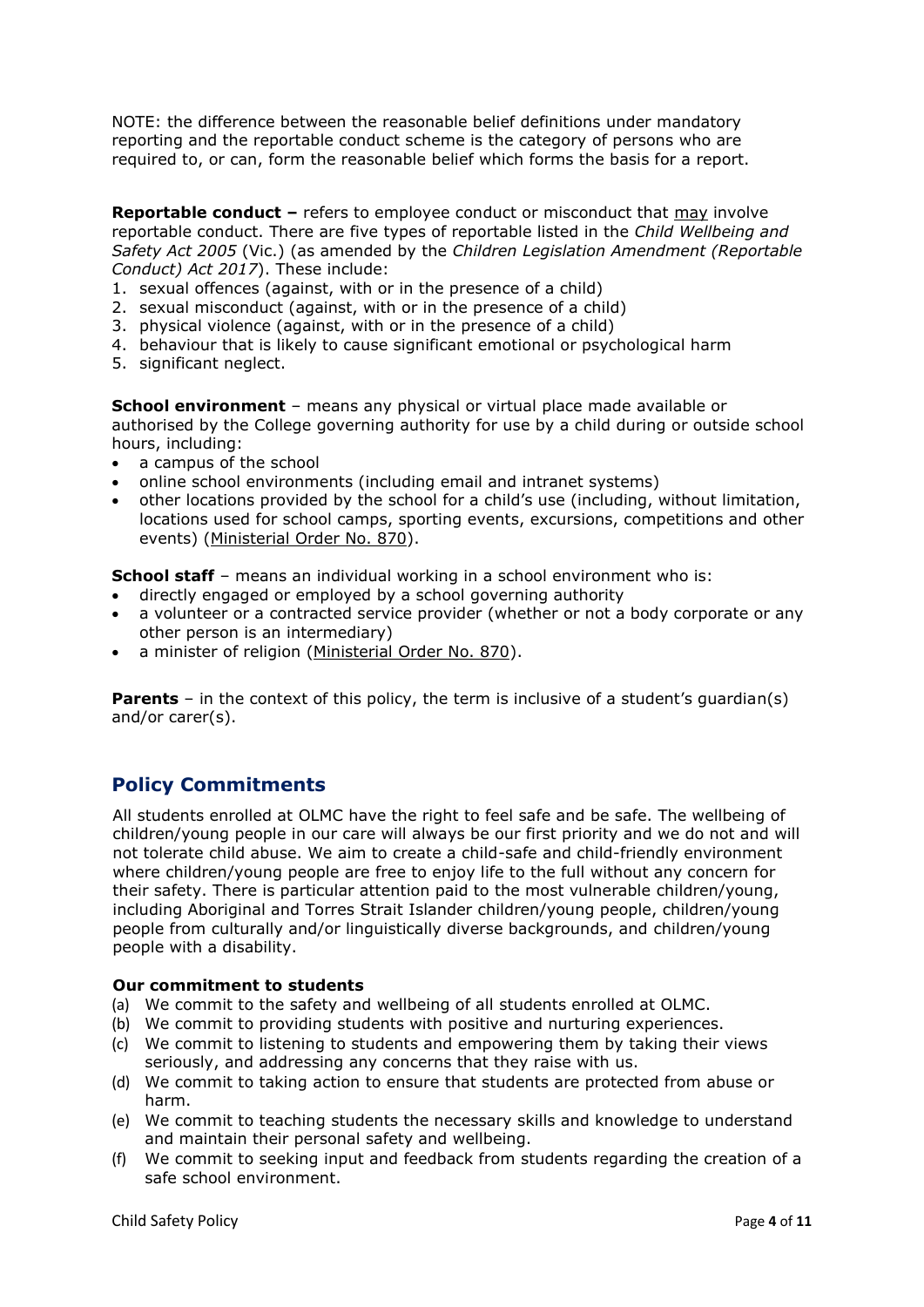#### **Our commitment to parents**

- (a) We commit to communicating honestly and openly with parents about the wellbeing and safety of their children.
- (b) We commit to engaging with, and listening to, the views of parents and carers about our child-safety practices, policies and procedures.
- (c) We commit to transparency in our decision-making with parents where it will not compromise the safety of our students.
- (d) We commit to acknowledging the cultural diversity of students and families and being sensitive to how this may impact on student safety issues.
- (e) We commit to continuously reviewing and improving our systems to protect students from abuse.

#### **Our commitment to school staff**

*(inclusive of school employees, volunteers, contractors, clergy and College Council members)*

- (a) We commit to providing all staff with the necessary support to enable them to filfil their roles. This will include regular and appropriate learning opportunities.
- (b) We commit to providing staff with regular opportunities to clarify and confirm policy and procedures in relation to safety and wellbeing. This will include annual training in the principles and intent of this policy and our *Child Safety Code of Conduct*, along with staff responsibilities to report concerns.
- (c) We commit to listening to all concerns voiced by staff about keeping students safe from harm.
- (d) We commit to providing opportunities for staff to receive formal debriefing and counselling arising from incidents of the abuse of a student.

### **Our Responsibilities**

Everyone employed or volunteering at OLMC has a responsibility to understand the important and specific role they play, individually and collectively, to ensure that the wellbeing and safety of all students are at the forefront of all they do and every decision they make.

#### **College Leadership**

The Principal, the College Council and school leaders recognise their particular responsibility to ensure the development of preventative and proactive strategies that promote a culture of openness, awareness of and shared responsibility for child safety. Their responsibilities include:

- creating an environment for children/young people to be safe and to feel safe
- upholding high principles and standards for all staff, clergy, volunteers and contractors
- promoting models of behaviour between adults and children/young people based on mutual respect and consideration
- ensuring thorough and rigorous practices are applied in the recruitment, screening and ongoing professional learning of staff
- ensuring that school personnel have regular and appropriate learning to develop their knowledge of, openness to and ability to address child safety matters
- providing regular opportunities to clarify and confirm legislative obligations, policy and procedures in relation to children/young people's protection and wellbeing
- ensuring the school meets the specific requirements of the Victorian Child Safe Standards as set out in [Ministerial Order No. 870](http://www.gazette.vic.gov.au/gazette/Gazettes2016/GG2016S002.pdf)
- ensuring the school takes specific action to protect children/young people from abuse in line with the three new criminal offences introduced under the *Crimes Act 1958* (Vic.) and in line with [PROTECT: Identifying and responding to all forms of abuse in](http://www.cecv.catholic.edu.au/getmedia/ebe135a4-d1b3-48a0-81fe-50d4fc451bcd/Identifying-and-Responding-to-All-Forms-of-Abuse.aspx)  [Victorian schools](http://www.cecv.catholic.edu.au/getmedia/ebe135a4-d1b3-48a0-81fe-50d4fc451bcd/Identifying-and-Responding-to-All-Forms-of-Abuse.aspx)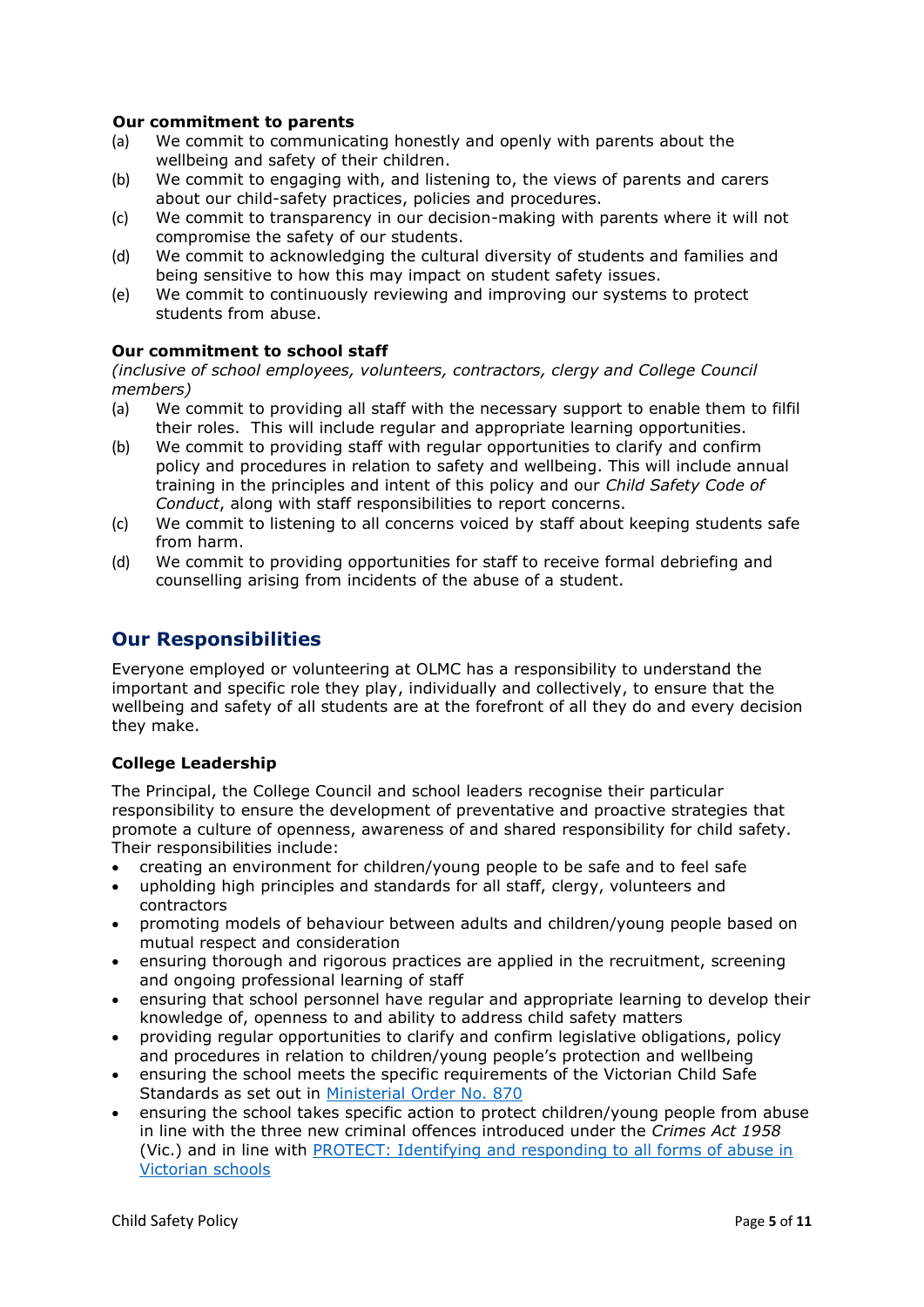- ensuring the school understands and reports all matters that may constitute reportable conduct under the Reportable Conduct Scheme and in accordance with the College's *Child Protection Reporting Obligations Policy*
- sharing information under legislated information sharing schemes (in accordance with the school's prescribed role as an Information Sharing Entity (ISE).

#### **School staff**

*(inclusive of school employees, volunteers, contractors and clergy)* 

Their responsibilities include:

- treating children/young people with dignity and respect, acting with propriety, providing a duty of care, and protecting children and young people in their care
- following the legislative and internal school policies, procedures and processes in the course of their work, if they form a reasonable belief that a child/young person has been or is being abused or neglected
- providing a physically and psychologically safe environment where the wellbeing of children/young people is nurtured
- undertaking regular training and education in order to understand their individual responsibilities in relation to child safety, and the wellbeing of children/young people
- assisting children/young people to develop positive, responsible and caring attitudes and behaviours which recognise the rights of all people to be safe and free from abuse
- adhering to *OLMC'S Child Safety Code of Conduct* and the *Mercy Education Ltd & OLMC Code of Conduct for Staff and Volunteers.*

### **Organisational Arrangements**

#### **Key Personnel**

The Principal has the overall leadership role in monitoring and responding to the policy, procedures and practices for child safety. The Head of Student Wellbeing is the Child Safety Officer.

#### **Screening and Recruitment of Staff**

The College applies thorough and rigorous screening processes in the recruitment of employees and volunteers. Our commitment to child safety and our screening requirements are included in all advertisements for such employee, contractor and volunteer positions, and all applicants are provided with copies of the College's *Child Safety Code of Conduct* and the *Child Safety Policy.*

Each job description for staff has a clear statement that sets out the requirements, duties and responsibilities regarding child safety and the occupant's essential qualifications, experience and attributes in relation to child safety and wellbeing.

When recruiting and selecting employees, contractors and volunteers, we make all reasonable efforts to gather, verify and record the following information about any person we propose to engage:

- confirm the applicant's Working with Children Check and National Police Check status and/or professional registration (as relevant)
- obtain proof of personal identity and any professional or other qualifications
- verify the applicant's history of work involving children
- obtain references that address the applicant's suitability for the job and working with children.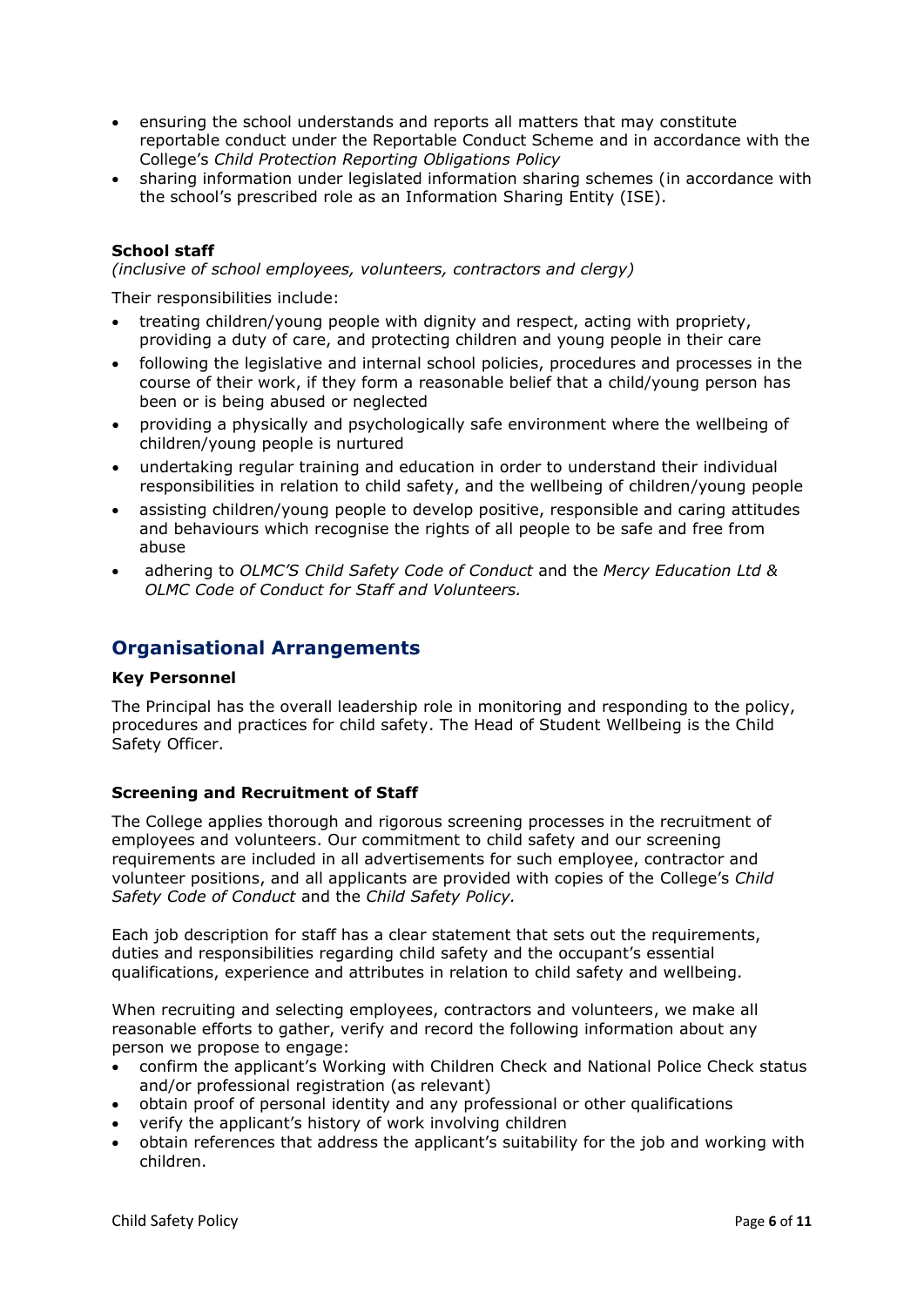We ensure that appropriate supervision or support arrangements are in place in relation to the induction of new school staff into the College's policies, codes, practices and procedures governing child safety and child-connected work.

We have procedures and processes for monitoring and assessing the continuing suitability of school staff to work with children, including regular reviews of the status of Working with Children Checks and staff professional registration requirements such as Victorian Institute of Teaching (VIT) registration.

OLMC implements the following CECV guidelines:

- *Guidelines on the Employment of Staff in Catholic Schools*
- *Guidelines on the Engagement of Volunteers in Catholic Schools*
- *Guidelines on the Engagement of Contractors in Catholic Schools*
- *NDIS/External Providers: Guidelines for Schools*.

#### **Student Participation**

We actively encourage all students to openly express their views and feel comfortable about giving voice to the things that are important to them.

In accordance with *OLMC's Child Safety: Student Rights and Responsibilities Policy,* we teach students about what they can do if they feel unsafe and enable them to understand, identify, discuss and report their concerns. We listen to and act on any concerns students raise with us.

The curriculum integrates appropriate knowledge and skills to enhance students' understanding of being safe. We educate about:

- standards of behaviour for students attending our school
- healthy and respectful relationships (including sexuality)
- **resilience**
- child abuse awareness and prevention.

Teaching and learning strategies that acknowledge and support student agency and voice are implemented.

#### **Reporting and Responding**

The College records any child safety complaints, disclosures or breaches of our *Child Safety Code of Conduct*, and stores the records in accordance with security and privacy requirements.

Our *Child Protection Reporting Obligations Policy* sets out the actions required under the relevant legislation when there is a reasonable belief that a student at our school is in need of protection or a criminal offence has been committed, and provides guidance and procedures on how to make a report. Our policy assists staff, volunteers and families to:

- identify the indicators of a child or young person who may be in need of protection
- make a report of a child or young person who may be in need of protection
- comply with mandatory reporting obligations under child protection law, and their legal obligations relating to child abuse and grooming under criminal law
- comply with reporting obligations under mandatory reporting and the reportable conduct scheme, including obligations to report and investigate allegations of reportable conduct.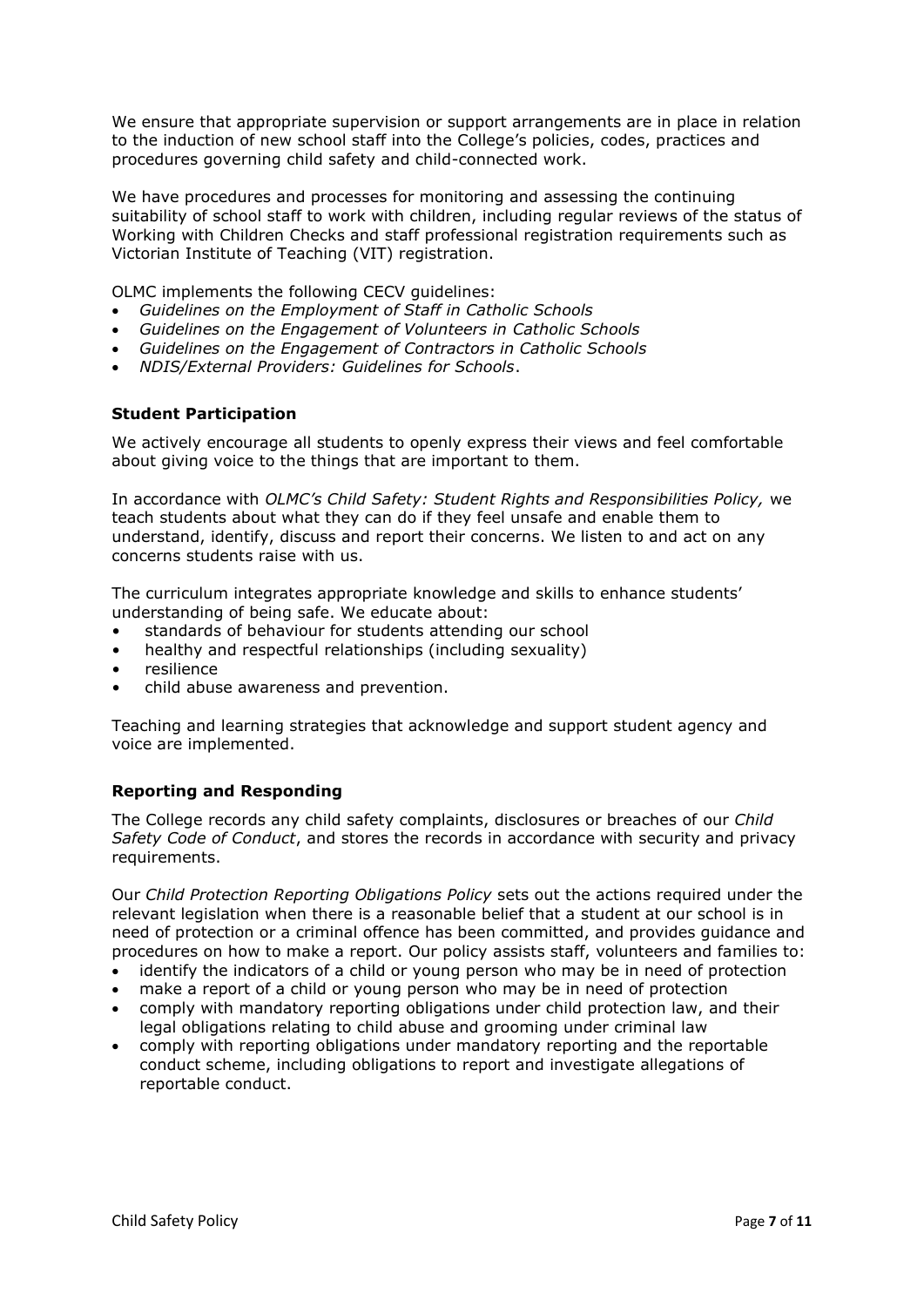The College has also established additional internal procedures and processes to help ensure that appropriate action is taken to respond to concerns about the wellbeing and/or safety of a student.

OLMC is a prescribed Information Sharing Entity (ISE), meaning that, where legislated requirements are met, we are able to share confidential information with other ISEs to promote child wellbeing or safety. This occurs via the Child Information Sharing Scheme (CISS) or the Family Violence Information Sharing Scheme (FVISS).

If any member of the College community has concerns for a student's safety, they can notify the Principal or the Child Safety Officer – Head of Student Wellbeing. If the Principal or Child Safety Officer is not available, then it should be discussed with a member of the Leadership Team. Alternatively, any member of the College community may report directly to the responsible authority.

The person with such concerns, supported by the Principal or Child Safety Officer, will follow the step-by-step guide to making a report as outlined in our *Child Protection Reporting Obligations Policy*.

Our complaints and disclosure processes are also outlined in other College policies:

- *OLMC Complaints Resolutions Policy*
- *Mercy Education Ltd & OLMC Privacy Policy.*

#### **Staff Education and Training**

The College provides employees, volunteers and clergy with regular and appropriate opportunities to develop their knowledge of, openness to and ability to address child safety matters. This includes induction, ongoing training and professional learning to ensure that everyone understands their professional and legal obligations and responsibilities, and the procedures for reporting suspicion of child abuse and neglect.

At least annually, our professional learning and training addresses:

- staff's individual and collective obligations and responsibilities for managing the risk of child abuse
- child abuse risks in the school environment
- the reportable conduct scheme
- the College's current child safety standards.

Training also includes an annual online training session, via Mercy Education Ltd, about child safety legislation and staff members' reporting obligations.

#### **Risk Management**

The College recognises the importance of maintaining an appropriate risk management culture and of applying logical and systematic risk management processes to all College activities, functions and operations, inclusive of child safety.

We comply with legal obligations that relate to managing the risk of child abuse under the *Children, Youth and Families Act 2005* (Vic.), the *Crimes Act 1958* (Vic.), the *Child Wellbeing and Safety Act 2005* (Vic.) and *Ministerial Order No. 870*.

A consultative approach is used to ensure that all possible child safety risks are clearly identified and effectively managed. The College Leadership Team is responsible for ensuring that an effective communication and consultation process occurs and that:

- risk management systems and procedures are consistently monitored and reviewed;
- changes are made as new risks arise and/or in response to effectiveness ratings;
- staff contribute to risk management discussions, assessments and action plans.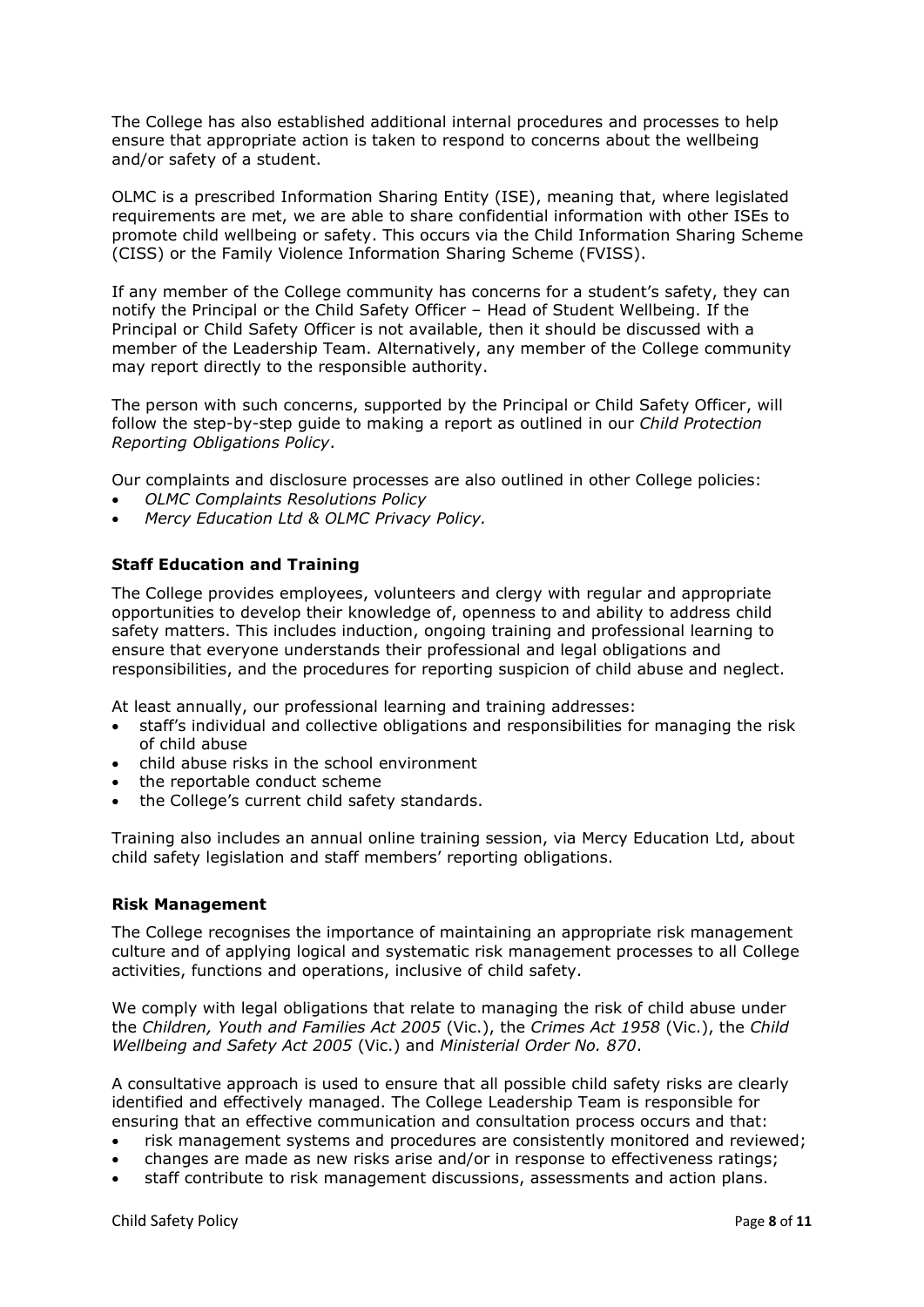## **Breach of Policy**

Where a member of staff is suspected of breaching this policy, the Principal may start the process for managing employment concerns under clause 13 of the *Victorian Catholic Education Multi-Enterprise Agreement 2018* (VCEMEA 2018). A referral of the breach may be required to Victoria Police, DFFH Child Protection and/or the Commission for Children/Young People (CCYP).

These referrals may result in disciplinary consequences.

Where the Principal is suspected of breaching this policy, the concerned party is advised to contact the Executive Director of Mercy Education Limited.

Where any other member of the College community is suspected of breaching any obligation, duty or responsibility within this policy, the College will take appropriate action in accordance with the College policies listed below.

### **Policy Review**

At OLMC, we are committed to continuous improvement of our child safety systems and practices. We intend this policy to be a dynamic document that will be regularly reviewed to ensure it is effective. It will be updated to accommodate changes in legislation or circumstance and we will maintain a history of updates to the policy.

### **Relevant Legislation**

- *Privacy Act 1988* (Cth)
- *Children, Youth and Families Act 2005* (Vic.)
- *Education and Training Reform Act 2006* (Vic.) and the *Education and Training Reform Regulations 2017* (Vic.)
- *Child Wellbeing and Safety Act 2005* (Vic.)
- *Family Violence Protection Act 2008* (Vic.)
- *Wrongs Act 1958* (Vic.)
- *Crimes Act* 1958 (Vic.)
- *Equal Opportunity Act 2010* (Vic.)
- *Worker Screening Act 2020* (Vic.)

Ministerial Order No. 870: *Child Safe Standards – Managing the Risk of Child Abuse in Schools* was made under the *Education and Training Reform Act 2006* (Vic.). The Order came in to effect on 1 August 2016 and specifies how every Victorian school must embed a culture of 'no tolerance' for child abuse; and comply with the prescribed seven minimum child safe standards.

Three criminal offences pertaining to child safety were introduced in 2016 under *the Crimes Act 1958.* They are:

- 1. [Failure to disclose offence:](https://www.justice.vic.gov.au/safer-communities/protecting-children-and-families/failure-to-disclose-offence#%3A~%3Atext%3DIn%202014%2C%20the%20law%20in%20Victoria%20was%20changed%2Coffended%20against%20a%20child%20under%2016%20in%20Victoria) Any adult who forms a reasonable belief that a sexual offence has been committed by an adult against a child under 16 has an obligation to report that information to police. Failure to disclose the information to police is a criminal offence.
- 2. [Failure to protect offence:](https://www.justice.vic.gov.au/safer-communities/protecting-children-and-families/failure-to-protect-a-new-criminal-offence-to#%3A~%3Atext%3DFailure%20to%20protect%3A%20a%20new%20criminal%20offence%20to%2Cfrom%20sexual%20abuse%20and%20exposure%20to%20sexual%20offenders) This offence will apply where there is a substantial risk that a child under the age of 16 under the care, supervision or authority of a relevant organisation will become a victim of a sexual offence committed by an adult associated with that organisation. A person in a position of authority in the organisation will commit the offence if they know of the risk of abuse and have the power or responsibility to reduce or remove the risk, but negligently fail to do so.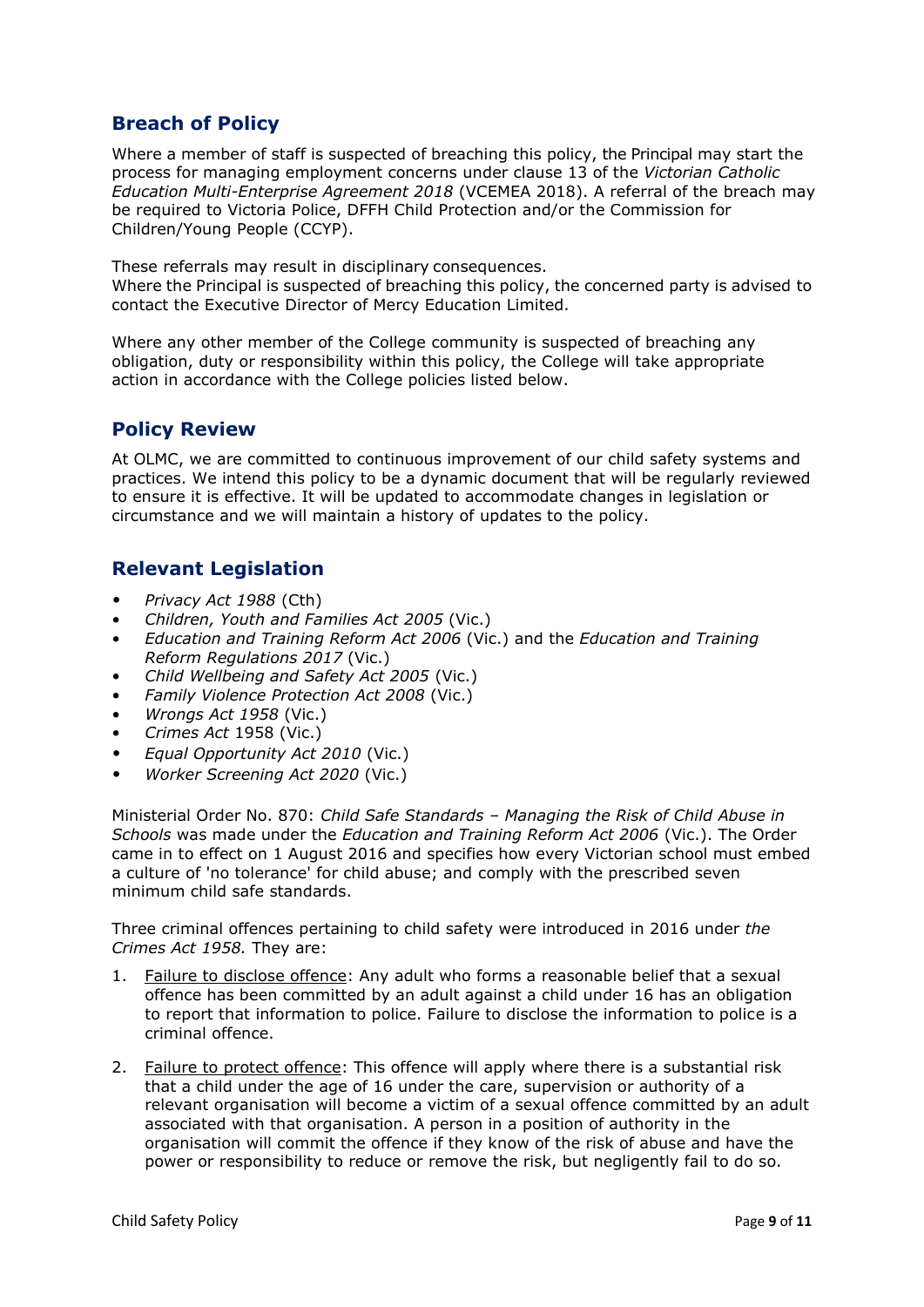3. [Grooming offence:](https://www.justice.vic.gov.au/safer-communities/protecting-children-and-families/grooming-offence) This offence targets predatory conduct designed to facilitate later sexual activity with a child. Grooming can be conducted in person or online, for example via interaction through social media, web forums and emails.

Under the *Child Wellbeing and Safety Act 2005* (Vic.), the Reportable Conduct Scheme, **C**reated in 2016, requires schools to notify the Commission for Children and Young People (CCYP) if an allegation of reportable conduct (a reportable allegation) is made against one of their employees.

Also under the *Child Wellbeing and Safety Act 2005* (Vic.), a school, as a prescribed Information Sharing Entity (ISE), is able to share confidential information with other ISEs to promote child wellbeing or safety. OLMC is a prescribed ISE, meaning that, where legislated requirements are met, we are able to share confidential information with other ISEs via the Child Information Sharing Scheme (CISS) or the Family Violence Information sharing Scheme (FVISS).

## **Related Policies**

### **OLMC College Policies**

- Safeguarding Children and Young People Code of Conduct
- Mercy Education Ltd & OLMC Code of Conduct for Staff and Volunteers
- Mercy Education Ltd & OLMC Privacy Policy
- Child Safety: Student Rights and Responsibilities Policy
- Child Protection Reporting Obligations Policy
- Counselling Services Policy
- Complaints Resolution Policy
- Staff Responsible Use of Social Media Policy
- Student Acceptable Use of Digital Technologies, Devices and Social Media Policy
- Student Anti Bullying Policy
- Student Behaviour Management Policy
- Student Wellbeing Policy
- Visitors on Campus Policy

### **Other Policies and Resources**

#### **Melbourne Archdiocese Catholic Schools Ltd (MACS) Policies**

- Policy 2.19 Child Protection [Reporting Obligations](https://www.macs.vic.edu.au/About-Us/Policies/Child-Protection-Reporting-Obligations.aspx)
- Policy 2.20 Complaints
- Policy 2.26 Pastoral Care of Students

### **Catholic Education Commission of Victoria Ltd (CECV) Resources**

- CECV Statement of Commitment to Child Safety
- [CECV Guidelines on the Employment of Staff in Catholic Schools](https://www.cecv.catholic.edu.au/getmedia/0393d7fb-2fb9-4e48-a05e-56b703dd62eb/Employment-Guidelines.aspx)
- [CECV Guidelines on the Engagement of Volunteers in Catholic Schools](https://www.cecv.catholic.edu.au/Media-Files/IR/Policies-Guidelines/Volunteers/Guidelines-on-the-Engagement-of-Volunteers.aspx)
- [CECV Guidelines on the Engagement of Contractors in Catholic Schools](https://www.cecv.catholic.edu.au/Media-Files/IR/Policies-Guidelines/Staff,-Contractors,-Volunteers/Contractor-Guidelines.aspx)
- [CECV NDIS/External Providers: Guidelines for Schools](https://www.cecv.catholic.edu.au/getmedia/cec12bdf-5e03-4d3a-ac47-504fe084f415/NDIS-External-Providers-Guidelines.aspx?ext=.pdf)
- [CECV Positive Behaviour Guidelines](https://www.cecv.catholic.edu.au/getmedia/bc1d235d-9a98-4bb4-b3ac-84b50fa7c639/CECV-Positive-Behaviour-Guidelines_FINAL2.aspx?ext=.pdf)